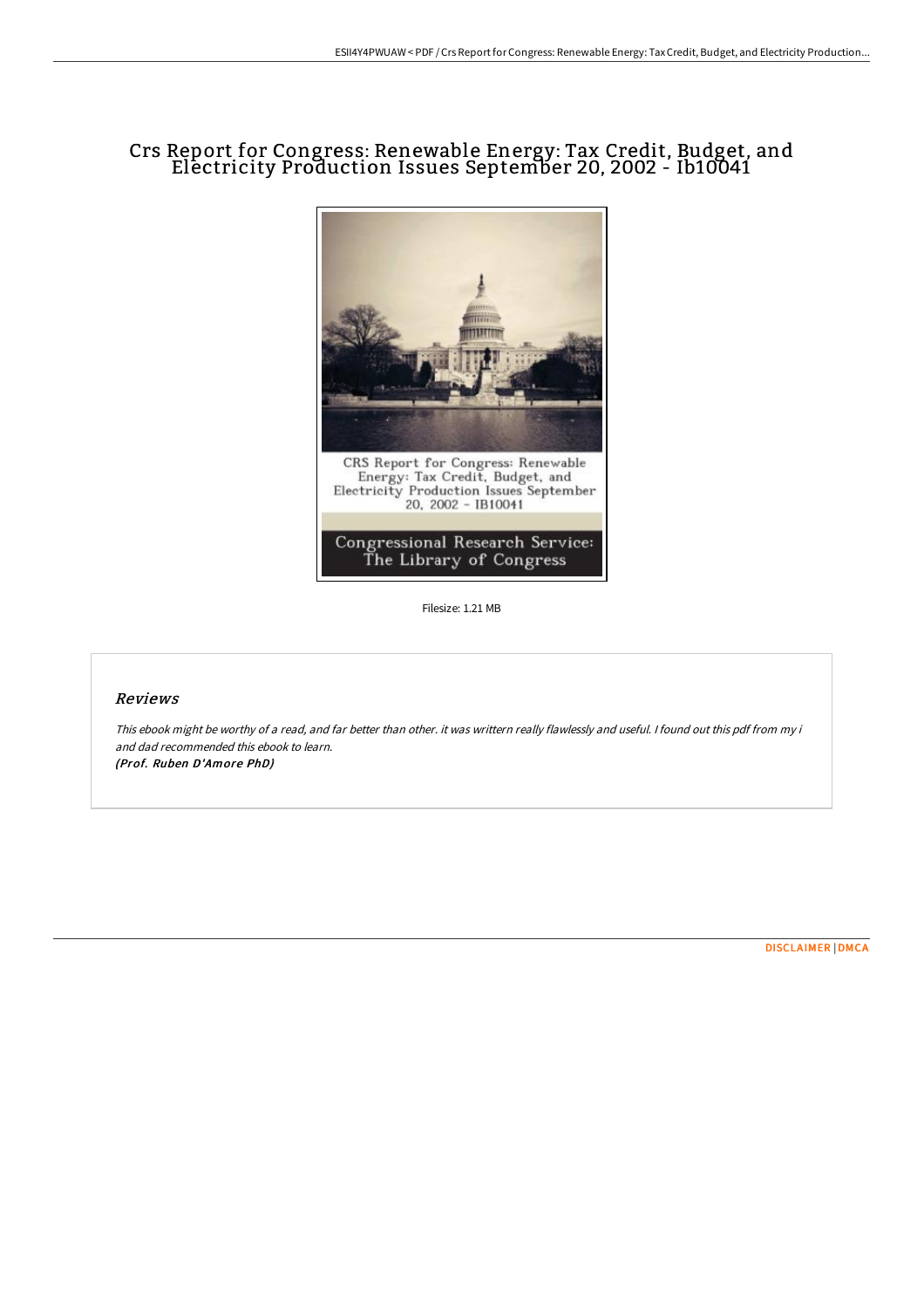## CRS REPORT FOR CONGRESS: RENEWABLE ENERGY: TAX CREDIT, BUDGET, AND ELECTRICITY PRODUCTION ISSUES SEPTEMBER 20, 2002 - IB10041



Bibliogov, United States, 2013. Paperback. Book Condition: New. 246 x 189 mm. Language: English . Brand New Book \*\*\*\*\* Print on Demand \*\*\*\*\*.Energy security, a major driver of federal renewable energy programs in the past, came back into play as oil and gas prices rose late in the year 2000. The terrorist attack of September 11, 2001, heightened concern for energy security and raised additional concerns about the vulnerability of energy infrastructure Further, the 2001 electricity shortages in California have brought a new emphasis to the role that renewable energy may play in electricity supply. In the 107th Congress, debate over renewable energy programs has focused on tax credits, incentives, and the omnibus energy policy bill, H.R. 4. Also, worldwide emphasis on environmental problems of air and water pollution and global climate change, and the related development of clean energy technologies in western Europe and Japan may remain important influences on renewable energy policymaking. Concern about technology competitiveness may also remain a factor in debate. For DOE s FY2003 Renewable Energy Program, the Administration seeks \$407.0 million, an \$11.3 million (3 ) increase relative to the FY2002 appropriation. The main increases are \$8.9 million for Hydrogen, \$7.4 million for Electric/Storage, \$5.3 million for Renewable American Indian Resources, \$3.5 million for International Renewables, and \$3.0 million for Wind. However, there are major cuts in proposed .

 $\mathop{\boxdot}$ Read Crs Report for Congress: Renewable Energy: Tax Credit, Budget, and Electricity [Production](http://techno-pub.tech/crs-report-for-congress-renewable-energy-tax-cre-16.html) Issues September 20, 2002 - Ib10041 Online

Download PDF Crs Report for Congress: Renewable Energy: Tax Credit, Budget, and Electricity [Production](http://techno-pub.tech/crs-report-for-congress-renewable-energy-tax-cre-16.html) Issues September 20, 2002 - Ib10041